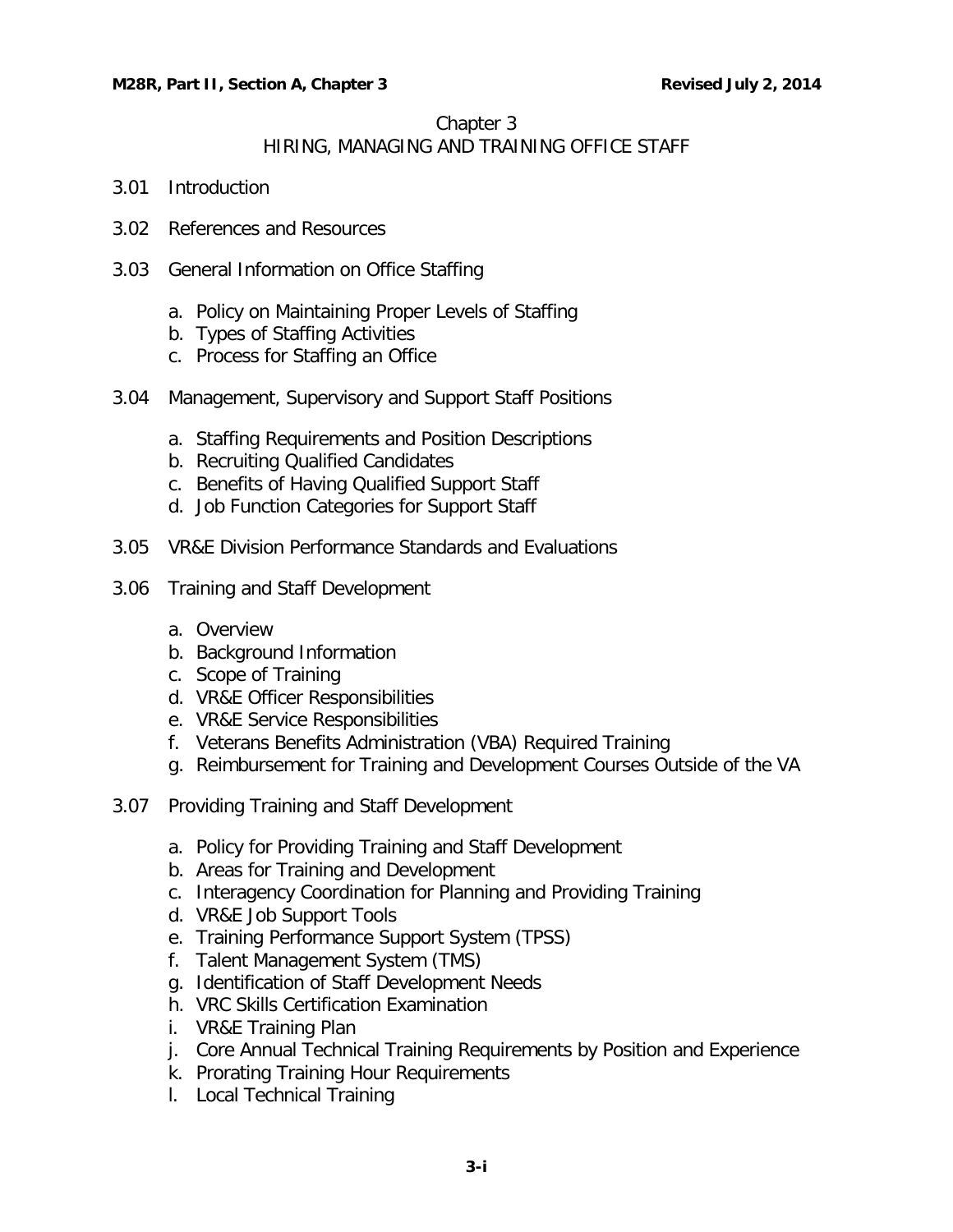- m. [Developing an Individualized Development Plan \(IDP\) for Employees](#page-15-2)
- n. [Monitoring Training Plans](#page-15-3)
- 3.08 [Certified Rehabilitation Counselor \(CRC\) Certification](#page-16-0)
	- a. [Commission on Rehabilitation Counselor Certification \(CRCC\)](#page-16-1)
	- b. [Endorsement of the Commission on Rehabilitation Counselor Certification](#page-16-2)  [\(CRCC\)](#page-16-2)

Appendix K. Signed MOUs

Appendix AI. VRC, EC, VREO and AVREO Position Descriptions and Position Announcements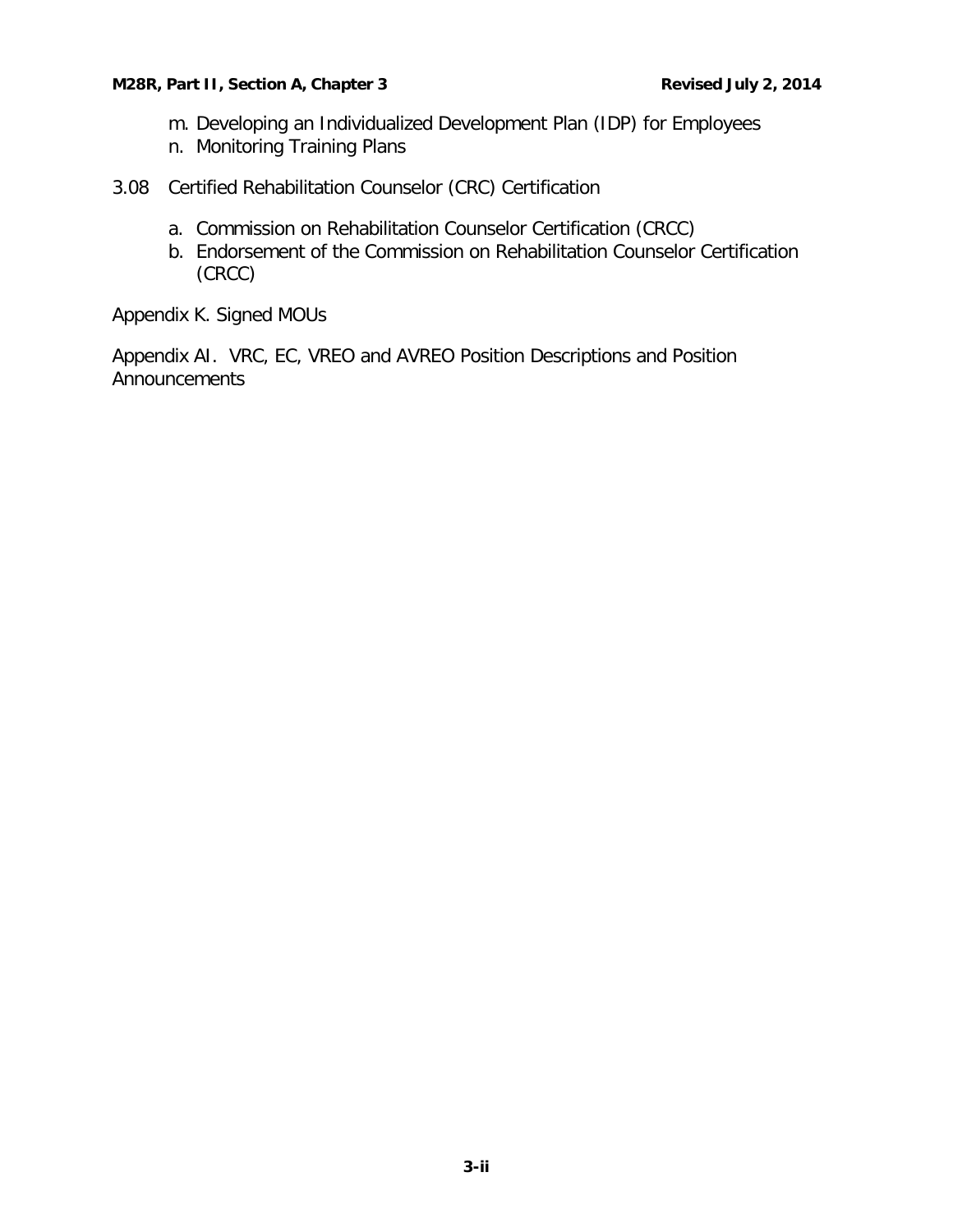# Chapter 3 HIRING, MANAGING AND TRAINING OFFICE STAFF

# <span id="page-2-0"></span>3.01 Introduction

Hiring and managing professional, efficient staff members are primary components of successful vocational rehabilitation programs. This chapter contains guidance and requirements for hiring and managing office staff, to include general information, information on management, supervisory, and support staff positions, and case management positions. It also includes information on national performance standards, training and staff development, and counselor certification maintenance. Statutory and regulatory references are provided throughout this chapter.

<span id="page-2-1"></span>3.02 References and Resources

| Regulations: | 38 Code of Federal Regulations (CFR) 21.380<br>38 CFR 21.382                                                                                                                                                                                                                                                                                                          |
|--------------|-----------------------------------------------------------------------------------------------------------------------------------------------------------------------------------------------------------------------------------------------------------------------------------------------------------------------------------------------------------------------|
| Websites:    | https://www.usajobs.gov/<br>https://vaww.portal.va.gov/SITES/VRWKM/pages/home<br>.aspx<br>https://www.tms.va.gov/<br>http://vretraining.vba.va.gov/EPSS.htm#<br>http://vretraining.vba.va.gov/<br>http://hvnc.gdit.com/lc/<br>https://www.ttande.org/vbawidgetsdashboard/content/new<br>_vre_proration_calculator/index.html<br>http://vretraining.vba.va.gov/CRC.htm |

# <span id="page-2-3"></span><span id="page-2-2"></span>3.03 General Information on Office Staffing

a. Policy on Maintaining Proper Levels of Staffing

The Vocational Rehabilitation and Employment Officer (VREO) must maintain proper levels of staffing to fill immediate and forecasted needs. The VREO requests additional staff from the Director of the Office of Field Operations (OFO) through their Regional Office (RO) Director, who is responsible for office staffing. Requests for staffing are based on Resource Allocation Models (RAMs), which indicate how available resources are distributed, including Full Time Equivalent (FTE) and General Operating Expenses (GOE) contract money. The VREO can hire up to the RAM FTE allotment, but may need special permission if using RAM FTE allotments for positions other than Vocational Rehabilitation Counselors (VRC). If more than the RAM FTE is needed, the VREO must submit an impact paper through his/her chain of command requesting more FTEs.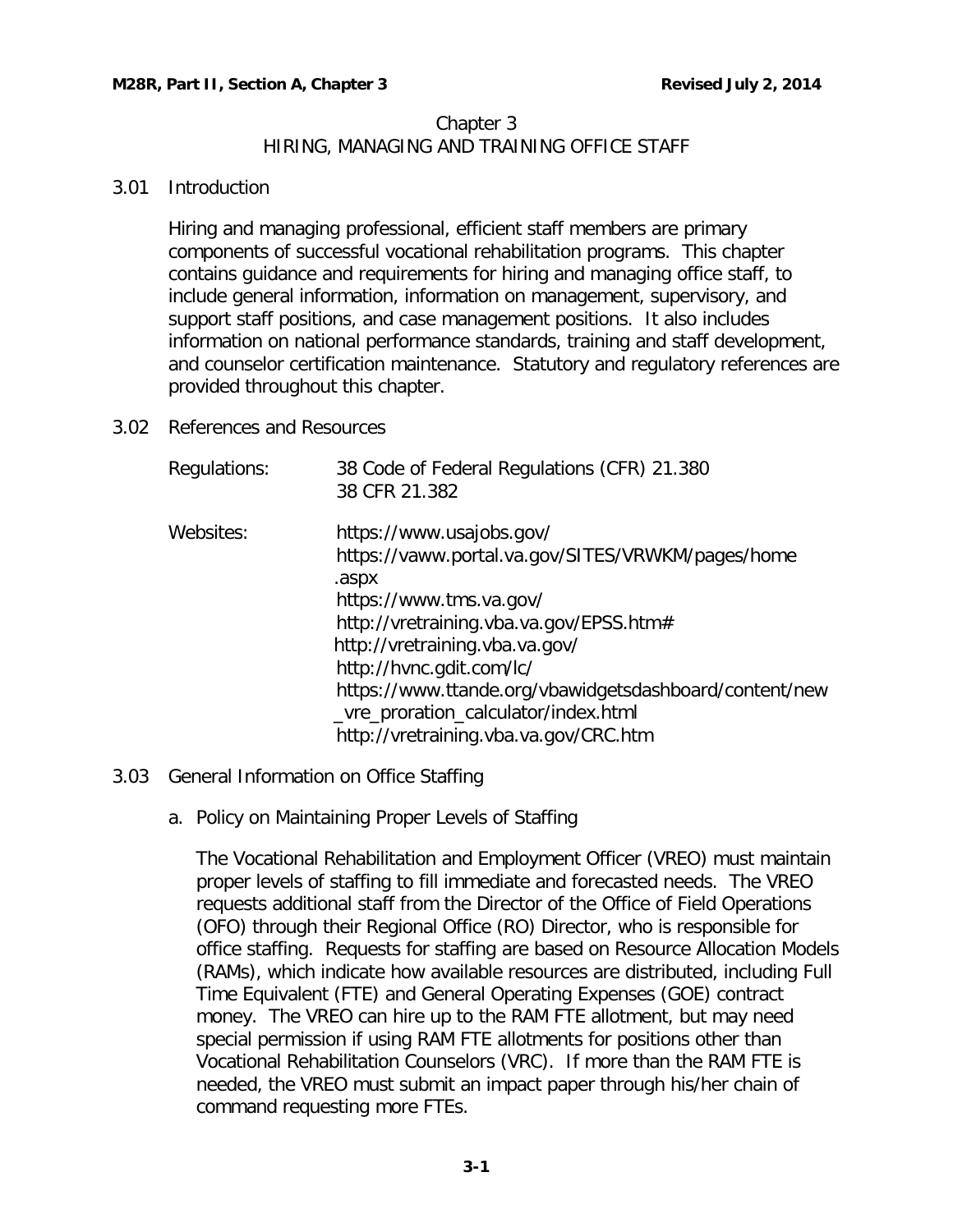<span id="page-3-0"></span>b. Types of Staffing Activities

Staffing activities include identification, recruitment, and selection of professional and support staff under the provisions of CFR 38 21.380 and other applicable laws and regulations, such as the Veterans' Recruitment Appointment (VRA).

<span id="page-3-1"></span>c. Process for Staffing an Office

The table below describes the process for identifying and filling positions in a RO:

| Stage          | Who Is Responsible Description       |                                                                                                                                                                                                                                                                                                                   |
|----------------|--------------------------------------|-------------------------------------------------------------------------------------------------------------------------------------------------------------------------------------------------------------------------------------------------------------------------------------------------------------------|
|                | <b>VREO</b>                          | Submits staffing requests to the Director<br>of OFO through his/her RO Director<br>based on resource allocation models                                                                                                                                                                                            |
| $\overline{2}$ | Director, RO;<br>Area Field Director | Approves the staffing request                                                                                                                                                                                                                                                                                     |
| 3              | Human<br><b>Resources</b><br>(HR)    | Advertises the position using the<br>Office of Personnel Management<br>(OPM) website<br>https://www.usajobs.gov/, and screens<br>eligible applicants<br>Certificates may be obtained through the<br><b>OPM Qualification Standards Operating</b><br>Manual, and/or Delegated Examining Unit<br>(DEU), Jackson, MS |

# <span id="page-3-3"></span><span id="page-3-2"></span>3.04 Management, Supervisory and Support Staff Positions

a. Staffing Requirements and Position Descriptions

The staffing requirements and position descriptions for VREO, Assistant Vocational Rehabilitation and Employment Officer (AVREO), VRC and Employment Coordinator (EC) positions vary depending on the size of the RO and the number of Veterans it serves (see Appendix AI, VRC, EC, VREO and AVREO Position Descriptions and Position Announcements). In some offices, VRCs and ECs may also be referred to as case managers, and may perform a variety of administrative duties or employment activities. In a larger RO, these duties may be assigned to support staff members.

In a small RO, the VREO may not have an assistant and may have to perform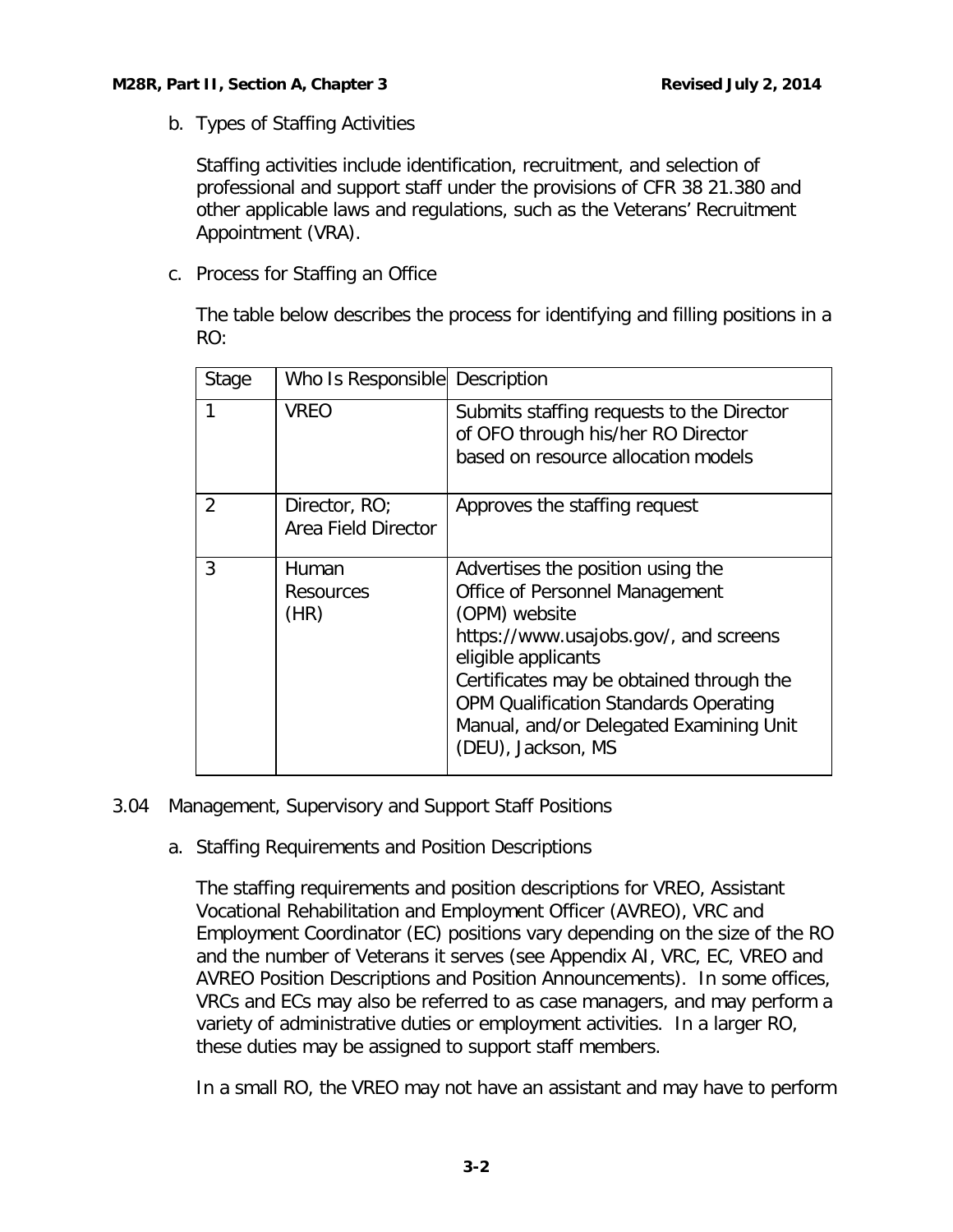the duties an AVREO would perform. In a large RO, an AVREO may be expected to perform some of the VREO's duties. In some ROs, additional supervisory positions (known as a Supervisory VRC or SVRC) may be authorized to reduce the ratio of employees to supervisors, or to provide direct management support to large out-based locations.

<span id="page-4-0"></span>b. Recruiting Qualified Candidates

The VREO requests a certificate for qualified candidates from Department of Veterans Affairs (VA) Delegated Examining Unit (DEU). The DEU obtains the qualifications for each position, and provides the list to the hiring manager so that he/she can screen the applicants. Candidates can be hired nationally through https://www.usajobs.gov/, external sources (Troops to Counselors program and college recruiting) or through a special hiring authority (for more information on special hiring authorities, see M28R.VI.A.8).

<span id="page-4-1"></span>c. Benefits of Having Qualified Support Staff

The availability and quality of the Program Support Specialist (PSS) can significantly influence the overall performance of the VR&E Division. The main benefit of appropriate support assistance is to relieve VRCs and ECs from time-consuming but necessary tasks that personnel in support positions can more efficiently perform. The assistance from qualified support staff allows VRCs and ECs to devote more time to work demands that constitute their principal duties.

- <span id="page-4-2"></span>d. Job Function Categories for Support Staff
	- 1. Counseling and Evaluation Support:
		- Administer the computer-based CareerScope skills assessment (for more information on CareerScope, see M28R.IV.B.4)
		- Obtain, sort and catalog occupational literature and other materials related to vocational counseling
		- Compile data for reports either manually or using a computer
		- Prepare and send appointment letters to Veterans/Servicemembers for initial evaluation appointments
		- File documents
		- Prepare Counseling/Evaluation/Rehabilitation (CER) folders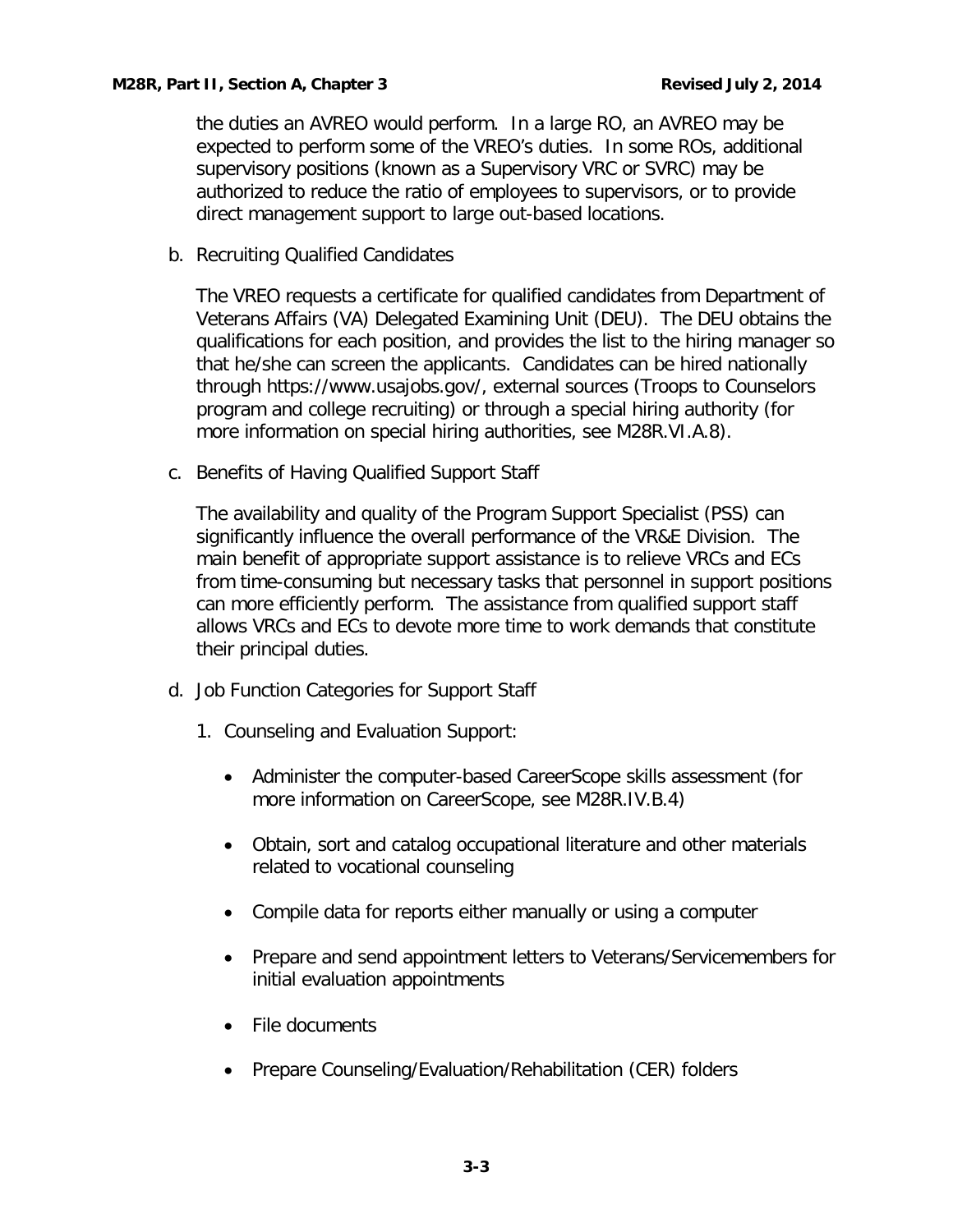- Process Generated Eligibility Determinations (GED)
- 2. Rehabilitation Training Support:
	- Prepare forms for entrance and reentrance into training
	- Check that courses taken conform to the program outlined in the school catalog and advise VRC of any discrepancies found
	- Obtain course grades and alert VRC to failing or marginal performance
	- Establish and maintain cooperative relationships with staff members at the various training institutions where Chapter 31 Veterans are enrolled
	- Process vouchers and awards, to include Revolving Fund Loans (RFL), Employment Adjustment Allowance (EAA), and subsistence allowance
- <span id="page-5-0"></span>3.05 VR&E Division Performance Standards and Evaluations

The Director of VR&E Service, in collaboration with the OFO and area field directors, develops the VR&E Division's performance standards. Some performance standards are nationally developed (VRC, EC, VREO and AVREO performance standards are located in Appendix AI, VRC, EC, VREO and AVREO Position Descriptions and Position Announcements), while the performance standards for a PSS are developed locally.

The RO Director is responsible for evaluating the performance of the VR&E Division. He/she evaluates the VREO, which reflects overall division performance. The VREO, AVREO and sometimes the SVRC evaluate individual employee performance.

- <span id="page-5-2"></span><span id="page-5-1"></span>3.06 Training and Staff Development
	- a. Overview

VR&E Service is responsible for providing a program of ongoing professional training and development for staff to ensure that rehabilitation services for Veterans with disabilities are provided in accordance with the most advanced knowledge, methods, and techniques available.

<span id="page-5-3"></span>b. Background Information

VR&E Service demonstrates an emphasis on training by:

1. Establishing a VR&E training team located at VA Central Office (VACO)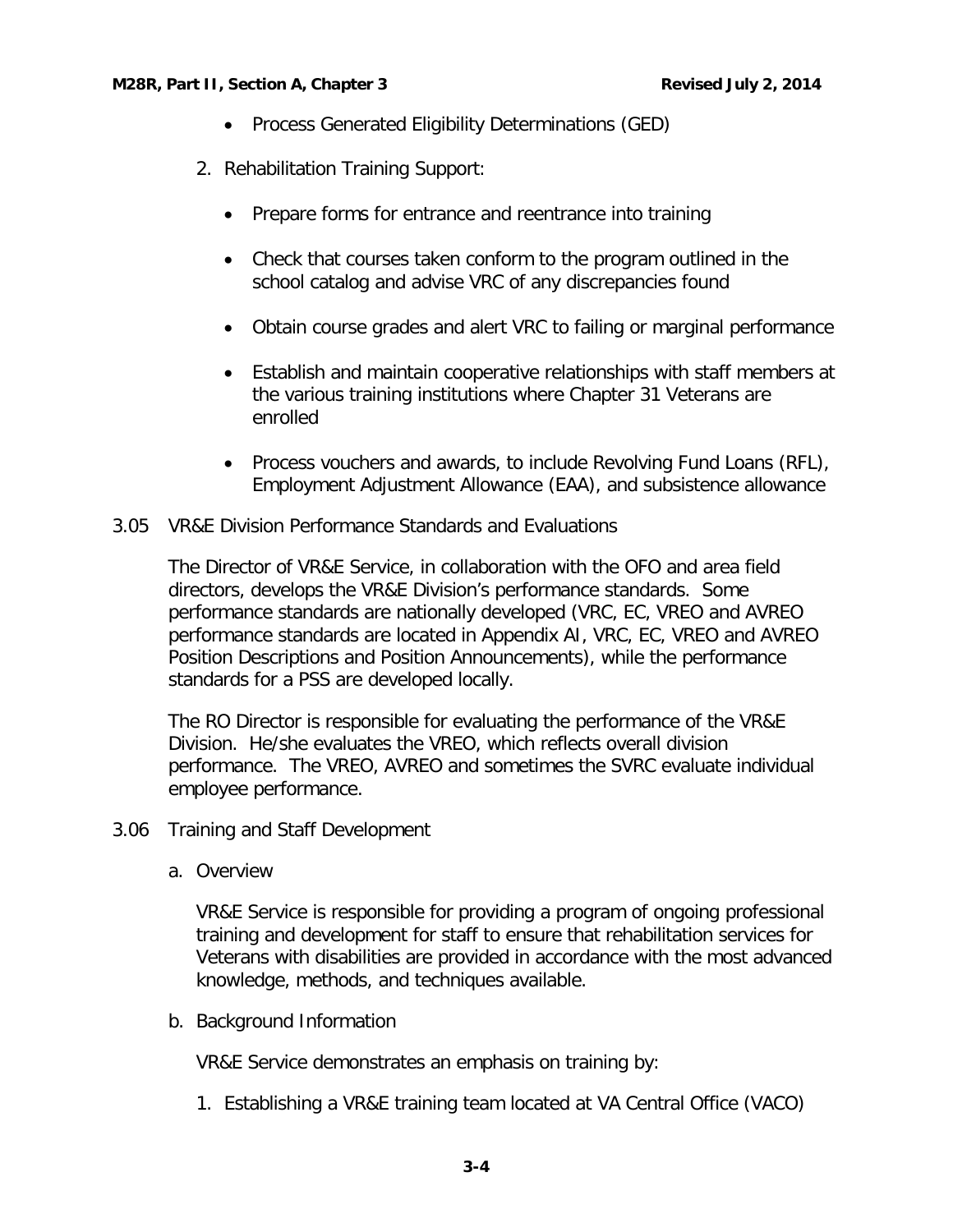- 2. Identifying core training requirements for RO positions
- 3. Developing and conducting centralized initial and refresher training programs
- 4. Monitoring RO training plans to ensure core training requirements are met
- 5. Administering the VRC Skills Certification Examination
- <span id="page-6-0"></span>c. Scope of Training

In conjunction with Employee Development and Training (ED&T), VR&E Service provides training delivery systems through the Electronic Performance Support System (EPSS), Training Performance Support System (TPSS), and Talent Management System (TMS) located in the Knowledge Management Portal (KMP) under Training at https://vaww.portal.va.gov/SITES/VRWKM /pages/home.aspx.

The scope of training at each VR&E Division is to supplement training provided by VR&E Service, and to adequately prepare local staff to successfully carry out daily tasks. VR&E Divisions should identify staff development needs, fulfill Veterans Benefits Administration (VBA) core annual technical training requirements, plan and implement an appropriate staff development program to meet those needs, guide development of Individual Development Plans (IDP), and provide periodic in-service training.

<span id="page-6-1"></span>d. VR&E Officer Responsibilities

The VREO at each RO is responsible for staff development and training, to include but is not limited to the following:

- 1. Monitoring and reporting training and staff development activities
- 2. Reviewing local performance data
- 3. Identifying performance gaps
- 4. Identifying local training needed to improve performance
- 5. Identifying available training resources
- 6. Developing training plans
- 7. Requesting assistance to obtain or develop training material
- 8. Notifying VR&E Service of major training needs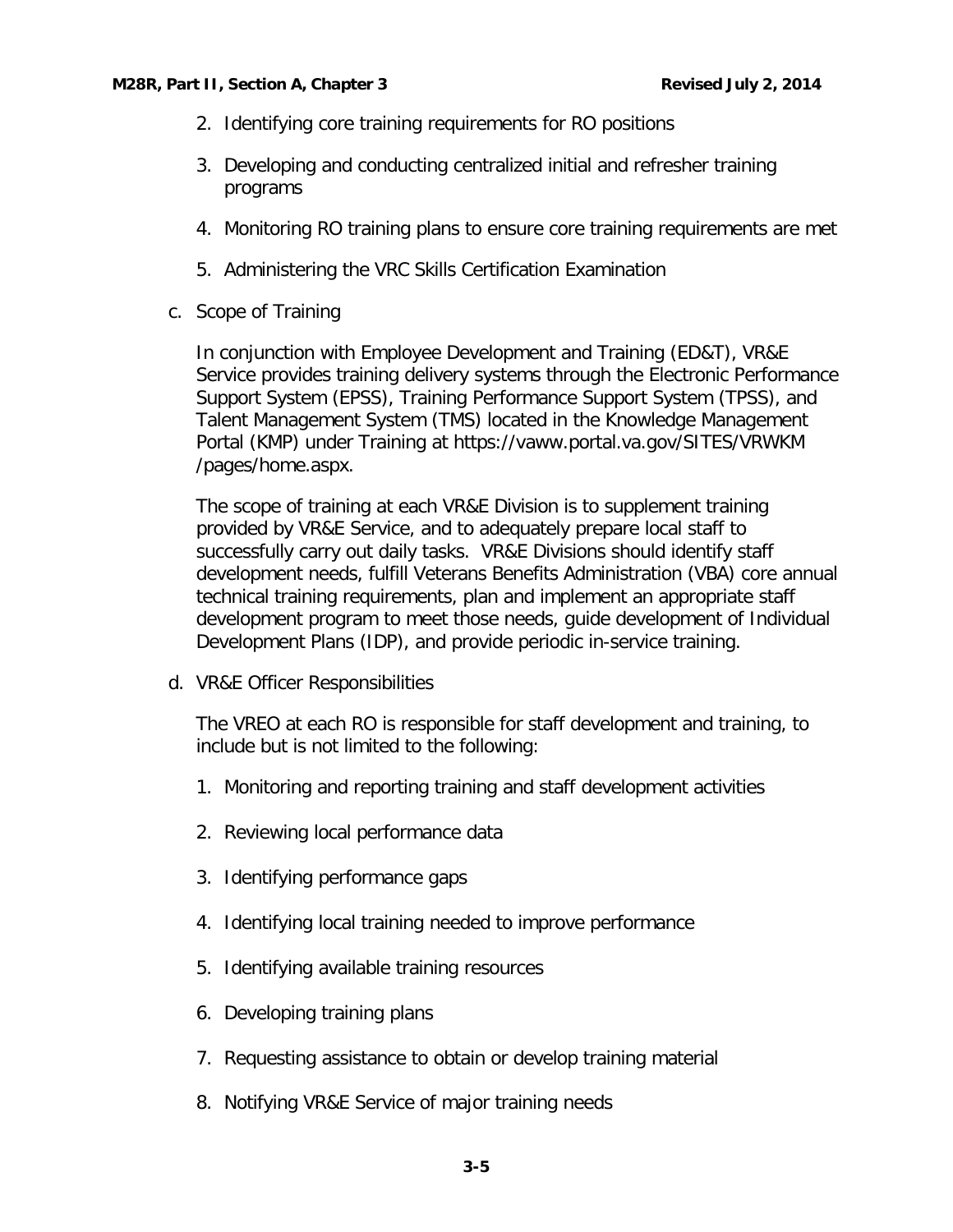- 9. Requesting Certified Rehabilitation Counselor (CRC) credit from VR&E Service on behalf of staff members
- 10.Promoting mentor relationships with less experienced VRCs and ECs
- 11.Providing new staff comprehensive training in a timely manner
- 12.Providing frequent refresher training to experienced staff
- 13.Allowing opportunities for staff members to attend professional training outside of the RO
- <span id="page-7-0"></span>e. VR&E Service Responsibilities

VR&E Service provides oversight of RO training plans and develops relevant centralized training products. VR&E Service is responsible for the following training initiatives:

- 1. Reviewing national performance data
- 2. Identifying performance gaps
- 3. Identifying training needed to improve performance
- 4. Identifying available training courses/modules/materials
- 5. Developing new training
- 6. Providing training or training materials
- 7. Reviewing training results
- 8. Developing core training requirements for all VR&E positions
- <span id="page-7-1"></span>f. Veterans Benefits Administration (VBA) Required Training

VR&E Divisions are notified regarding when VA/VBA mandatory courses will take place through a VBA letter issued to their respective RO Director. The RO Director may add other mandatory training requirements.

<span id="page-7-2"></span>g. Reimbursement for Training and Development Courses Outside of the VA

Training funds at the RO level must be requested by a proposal submitted to the VREO. Training budgets are determined and managed by the RO Director. The VREO is usually given a budget by the RO Director, which is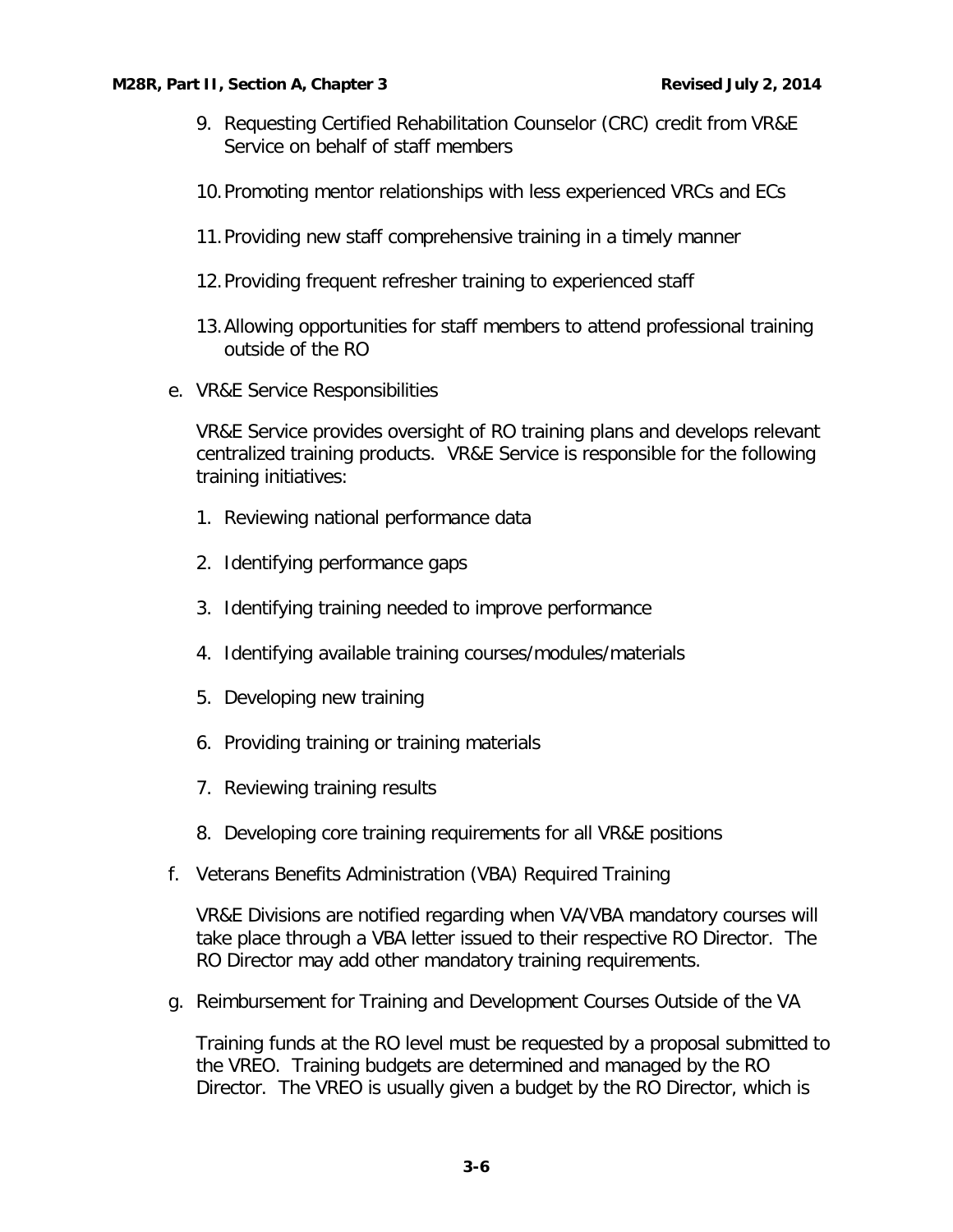typically small. The VREO determines where, to whom and how the training funds are allocated. Approved training outside of the VA is usually covered by a purchase order.

Employees desiring to take training outside of the VA should consult with their VREO for guidelines on reimbursement, and must take the following steps:

- 1. Research the course and make sure that it is not already available on TMS.
- 2. Send an email to the VREO with the following:

(a) Name of the course

- (b) Location of the course
- (c) Cost of the course
- (d) Duration of the course
- (e) If applicable, whether or not the course qualifies for CRC credit
- (f) How the course will benefit the employee
- <span id="page-8-1"></span><span id="page-8-0"></span>3.07 Providing Training and Staff Development
	- a. Policy for Providing Training and Staff Development

VR&E shall provide a program of ongoing professional training and development for VR&E Service staff engaged in providing rehabilitation services under Chapter 31. The objective of such training shall be to ensure that rehabilitation services for Veterans with disabilities are provided in accordance with the most advanced knowledge, methods, and techniques available for the rehabilitation of Veterans (see CFR 38 21.382). As a result, knowledge and skills should be maintained and upgraded on an ongoing and systematic basis. At a minimum, in-service training must be provided annually and meet the core requirements for each position.

<span id="page-8-2"></span>b. Areas for Training and Development

The areas in which training and development activities may be provided to enhance staff skills include, but are not limited to the following:

1. Evaluation and assessment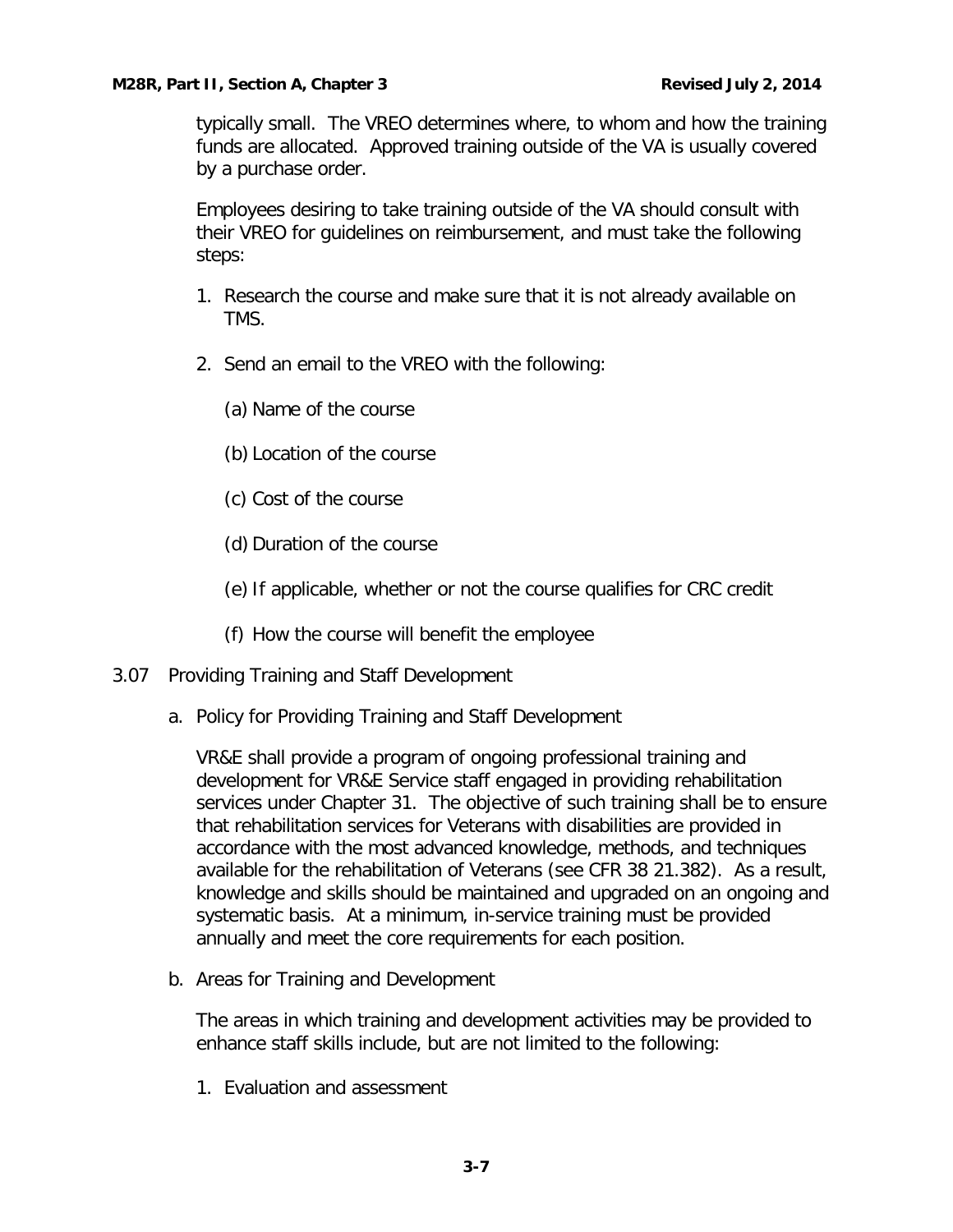- 2. Medical aspects of disability
- 3. Psychological aspects of disability
- 4. Counseling theory and techniques
- 5. Personal and vocational adjustment
- 6. Occupational information
- 7. Placement processes and job development
- 8. Special considerations in rehabilitation for people with severe disabilities
- 9. Independent Living (IL) services
- 10.Resources for training and rehabilitation
- 11.Utilization of research findings and professional publications
- 12.Administration of rehabilitation and counseling services
- 13.Professional ethics
- 14.Rehabilitation philosophy and history
- <span id="page-9-0"></span>c. Interagency Coordination for Planning and Providing Training

To plan and provide training for personnel, VR&E Service may coordinate with the Commissioner of the Rehabilitation Services Administration (RSA) and the Department of Labor (DOL) Assistant Secretary for Veterans' Employment and Training Service (VETS). The VR&E Division coordinates training with state employment offices as outlined in the local Memorandum of Understanding (MOU) between DOL-VETS, VR&E and their individual state employment service (see Appendix K to view the Memoranda of Agreement (MOA) between DOL-VETS and VR&E).

<span id="page-9-1"></span>d. VR&E Job Support Tools

To carry out training and development activities for VR&E staff, VA may conduct training through an in-service program or other on-site training; employ the services of consultants; write grants or make contracts with public and private agencies, including institutions of higher learning to conduct workshops and training activities; and authorize individual training at institutions of higher learning and appropriate facilities. The VR&E Job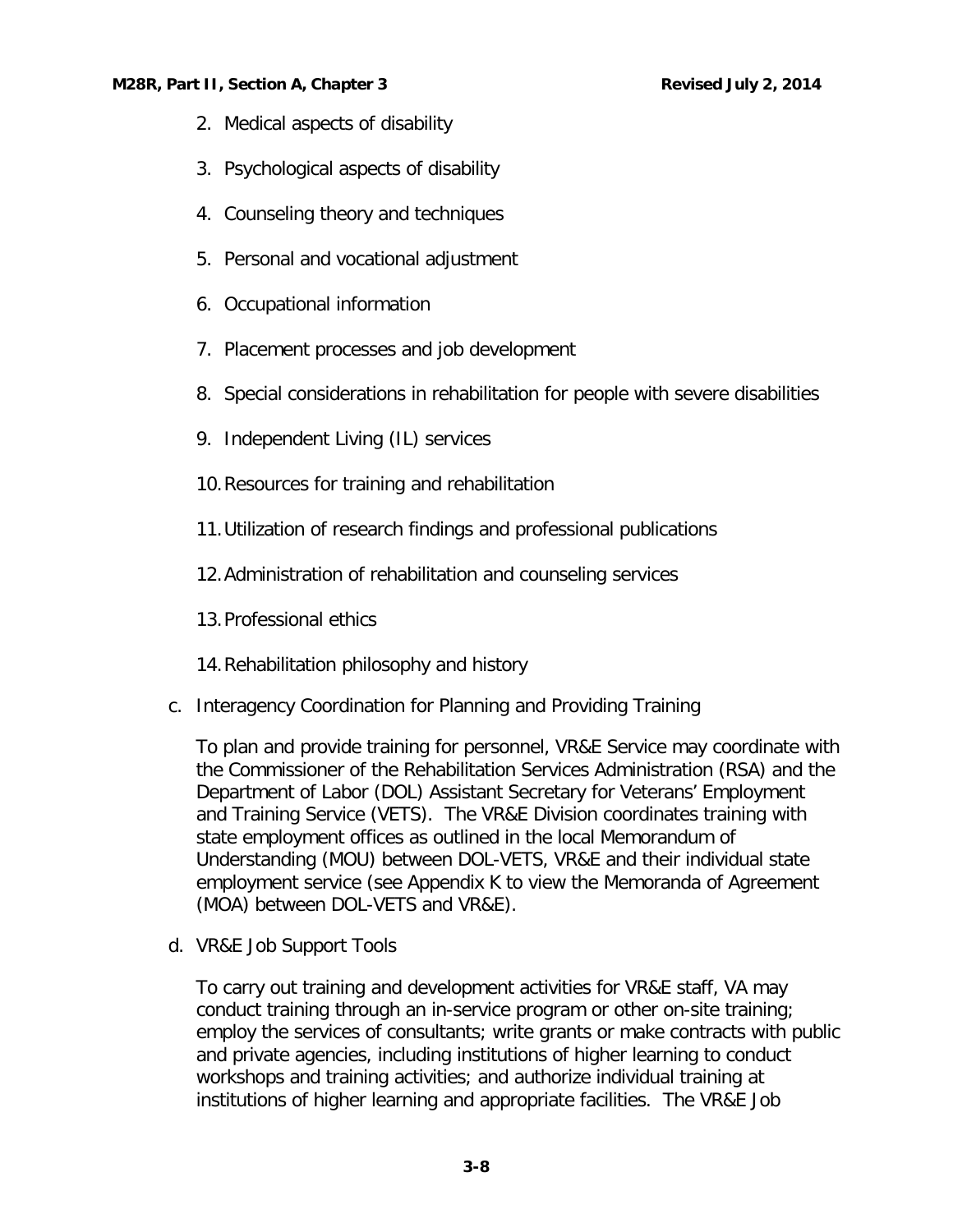Support Tools portal on the Training tab under Training Links on the KMP provides the following to assist VR&E staff members in the performance of their duties and tasks:

1. Medical Electronic Performance Support System (MEPSS)

The MEPSS, otherwise known as C&P Medical EPSS, is designed to provide immediate, online access to specific medical and disability information that VR&E staff need in order to make an entitlement decision and provide case management services. MEPSS allows the user to search for vocational impediments and common functional limitations by using the VOCATIONAL IMPLICATIONS tab.

2. Appeals Process Electronic Performance Support System (Appeals EPSS)

The purpose of the Appeals Process Electronic Performance Support System is to provide a standardized and procedurally correct guidance tool for the following VR&E positions:

(a) Vocational Rehabilitation and Employment Officer (VREO)

(b) VREO designee, to include:

- Assistant VREO
- Counselor in Charge
- Other professional staff member, as designated by the VREO
- Vocational Rehabilitation Counselor (VRC)

The Appeals Process EPSS also provides numerous appeals processspecific resources, such as a glossary, VA forms and letters, sample templates, manual citation and references, helpful links and interactive PDF flowcharts.

3. Vocational Rehabilitation and Employment Officer Electronic Performance Support System (VREO EPSS)

The purpose of this system is to complement the information found in M28R, Part VIII, Section A, Chapter 4 that covers the purpose and requirements of the Workload Management Plan. As stated in M28R.VIII.A.4.05.a, "The development of this report is required by OFO and VR&E Service. The plan must be completed in the first month of each year."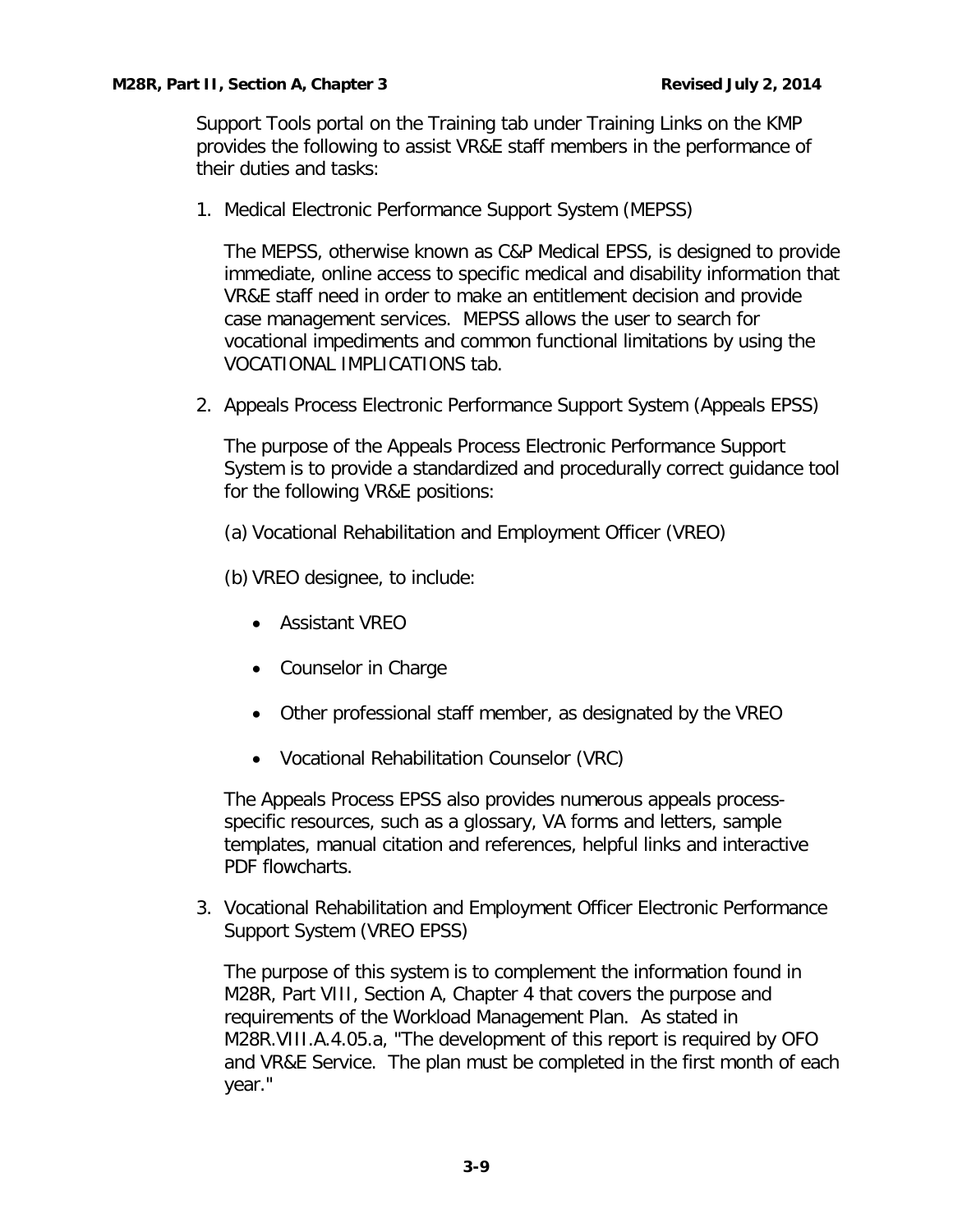The VREO will use the EPSS as a guide to develop a Workload Management Plan in accordance with M28R.VIII.A.4.

4. VRC Gateway

The VRC Gateway tab contains six duties to assist a VRC in pre-evaluation activities, evaluation and planning, rehabilitation plan development, case management, employment assistance, and closure activity completion tasks. The VRC Gateway provides access to both EPSS and resources that have been designed to assist in performing a variety of tasks.

5. BDN Guide

The BDN Guide tab is a job aid that provides guidance on how to access, log in, and use the Benefits Delivery Network (BDN) system. The Guide also explains how to perform the following tasks:

- Award Processing
- Award Troubleshooting
- Extension to Entitlement
- Retroactive EAA
- GED Processing
- Updating CAST Screen with Employment Information
- Disallowance
- 6. VREO Job Aids

The VREO Job Aids tab provides a collection of standalone, on-demand job aids to assist the VREO at all levels in accomplishing their workload. These job aids are organized by functional areas, e.g. Staffing, Workload Management, Communication and Resource Management.

Job aids include:

- Step-by-Step: A sequence of steps for a linear procedure
- Flowchart/Decision Table: Steps and guidance for the completion of a task based on Yes-No and If-Then conditions
- Worksheet: Forms and templates with steps and guidance for a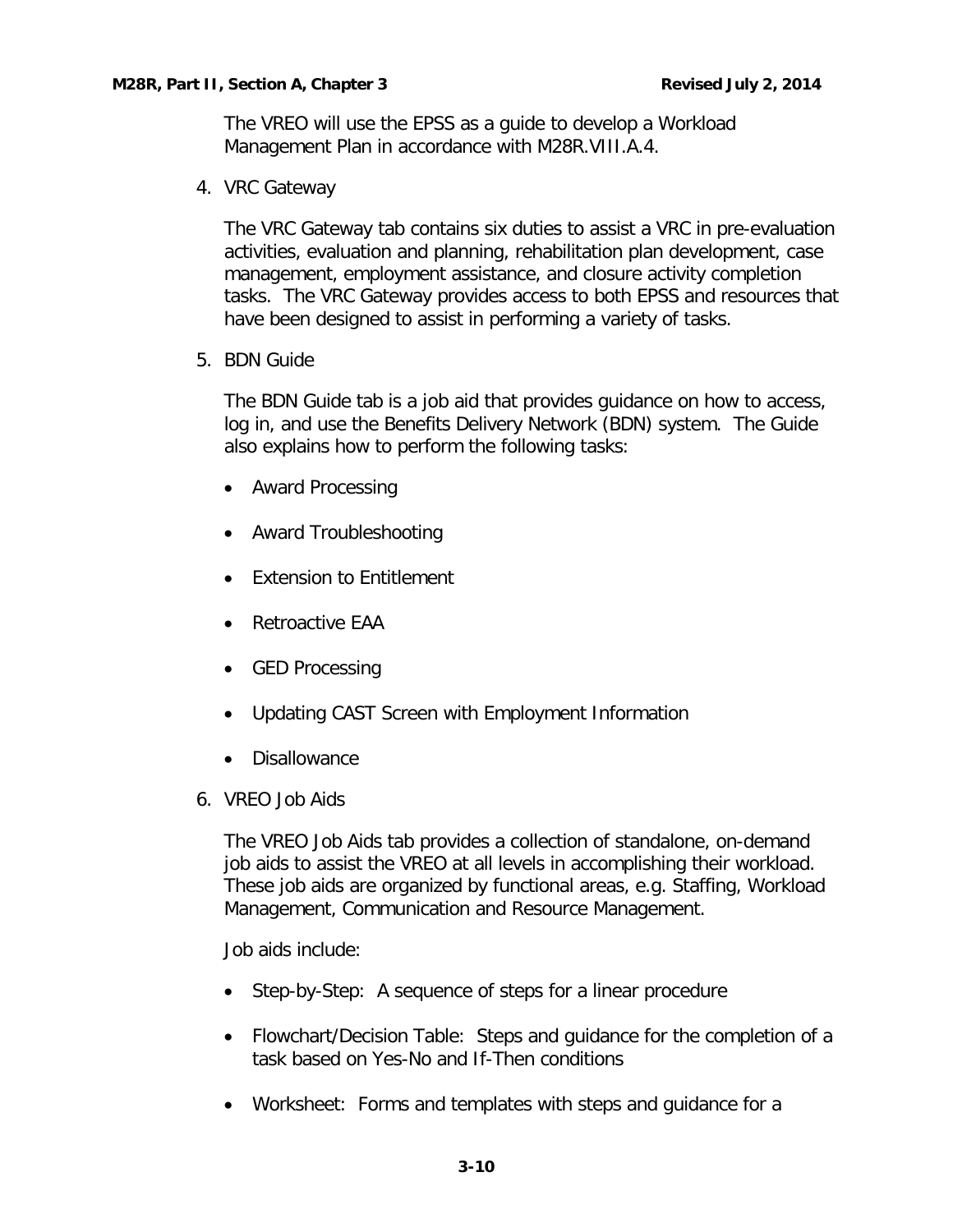process, with spaces to be filled in by the user

- Reference Table: Information to complete the task without steps or decision making
- 7. Employment Resources

The Employment Resources tab contains lessons materials for ECs and VRCs to use to conduct employment workshops with Veterans or to use individually with a Veteran during or prior to the job search phase.

The link to the VR&E Job Support Tools portal is available on the KMP under Training.

<span id="page-12-0"></span>e. Training Performance Support System (TPSS)

TPSS modules are constructed to be training events: students who match the target audience are assigned in TMS and take the course. Courses may be structured to be taken individually and/or part of group during an Instructorled Web-based Training (IWT) session. Courses are designed to support both initial training for a job position and for advanced training for journey-level students. Valid and reliable pre-tests and post-tests are available to allow measurement of skill acquisition for each student. Additionally, pre-tests can be utilized to measure current knowledge, as a passing score on a pre-test often allows a student to "test out" of the course. The TPSSs are located in TMS.

<span id="page-12-1"></span>f. Talent Management System (TMS)

TMS is a state-of-the-art online training and employee development system that allows VA employees to:

- Search and register for courses from an extensive online course catalog
- Track professional development through a single, integrated database
- View courses they have already taken and those they intend to take in the future
- Access mandatory classes as prescribed by VR&E Service

To access TMS go to https://www.tms.va.gov/ or to the KMP under Training.

<span id="page-12-2"></span>g. Identification of Staff Development Needs

To identify staff development needs, the VREO may perform the following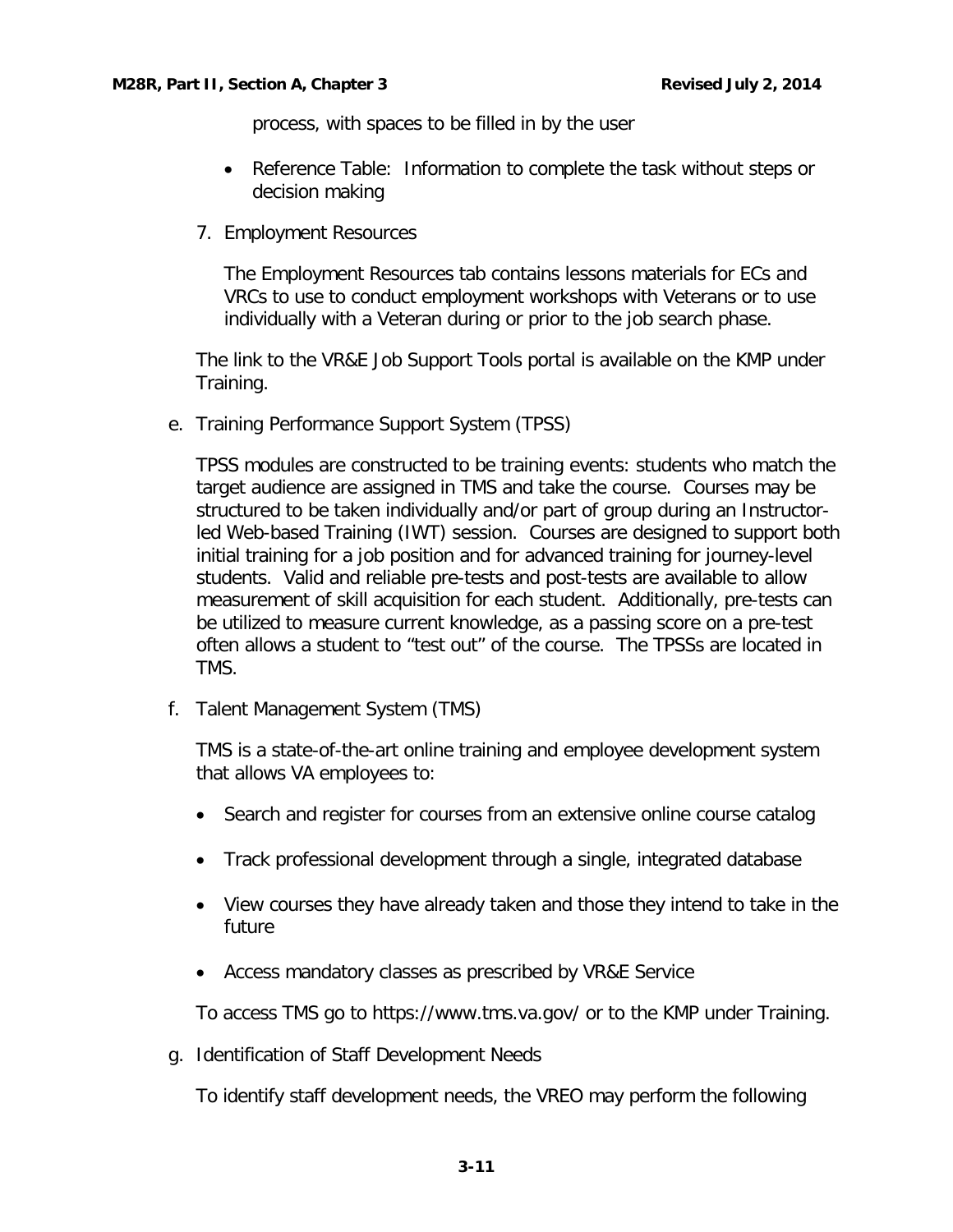functions:

- Conduct regular technical supervision and quality reviews with the staff
- Review individual VRC's counseling techniques during counseling sessions
- Conduct group discussions with the staff to identify pertinent needs and determine the priorities to be assigned to them
- Hold conferences with individual staff members to identify particular professional development needs
- Prepare, review, and update VRC Staff Development Inventories
- <span id="page-13-0"></span>h. VRC Skills Certification Examination

The VRC Skills Certification Examination is an internal professional-level examination that is designed to improve service delivery to Veterans and the public, while identifying knowledge gaps to assist in the development of standardized training to improve the quality and effectiveness of VBA. The examination takes approximately four hours to complete and consists of a Situational Judgment section and a Technical Knowledge section. Employees are required to take the exam until certification is achieved. Although the exam is required, it will not impact an employee's performance appraisal or promotion potential. Once the VRC passes the examination he/she will become a Certified Veterans Rehabilitation Counselor.

The intent of the VRC Skills Certification Examination is to improve delivery of services to the public, improve the productivity and effectiveness of VBA, cut costs, and advance public interests. The VA acknowledges that the VA Skills Certification Examination is an internal professional-level examination, and does not replace or lessen the importance of the national CRC examination and other related professional credentials. The VBA, and specifically VR&E, acknowledges the professional status of the VRC position.

VR&E Service encourages VRCs to prepare for the VRC Skills Certification Examination by utilizing the existing job aids that are available on the VR&E Training website: http://vretraining.vba.va.gov/EPSS.htm#.

<span id="page-13-1"></span>i. VR&E Training Plan

The VREO prepares the VR&E training plan at the beginning of each fiscal year for concurrence by the RO Director. The plan must include training for each of the core areas and core technical training requirements. It also must include the means through which training and development activities will be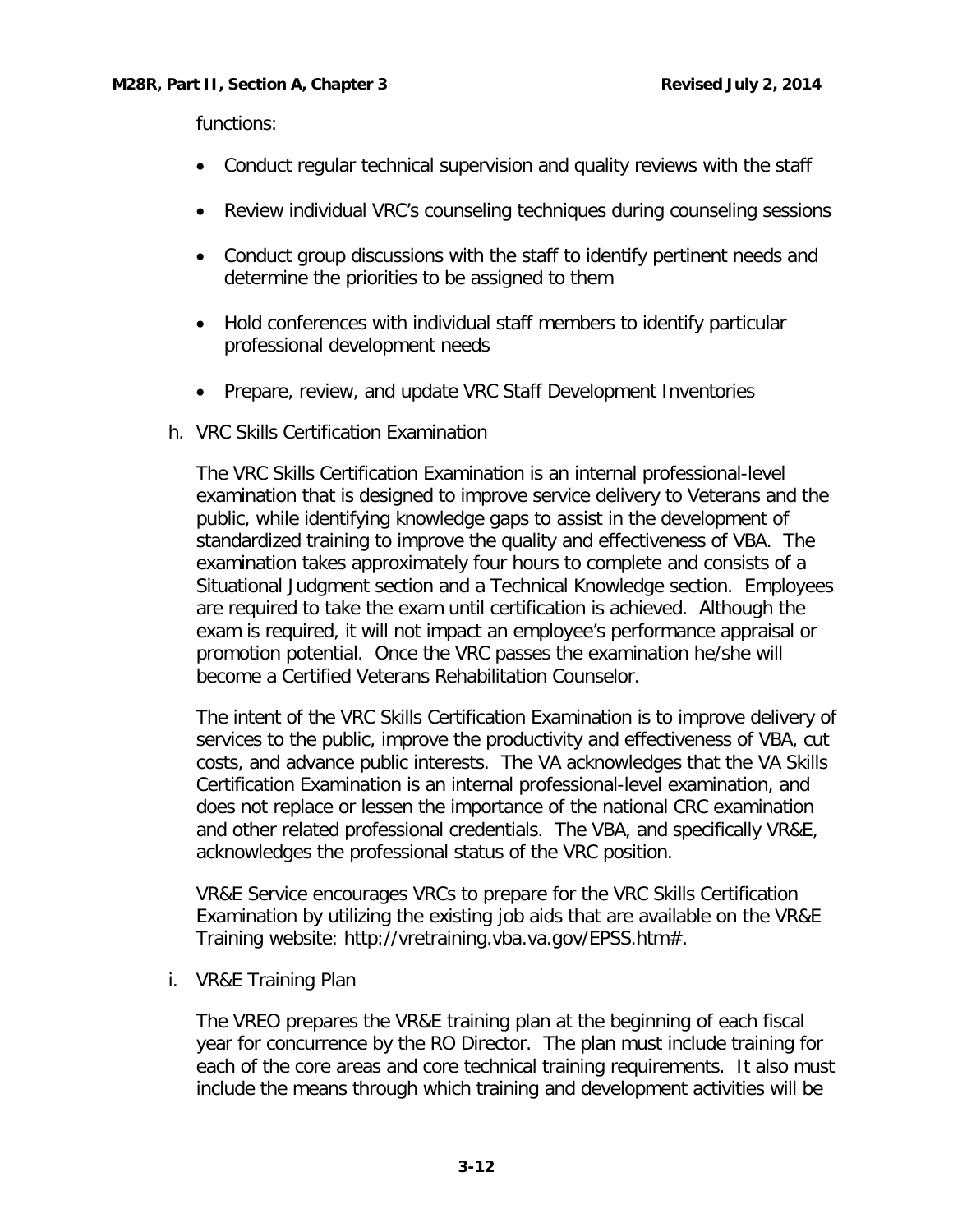accomplished, such as in-service training, training in conjunction with other VA elements, or with other state and federal agencies. It also must include:

- A review, at least yearly, of the training needs of each employee in the Division
- Development of the means through which such training will be provided
- The frequency of in-service training meetings
- The estimated costs for travel related to training
- <span id="page-14-0"></span>j. Core Annual Technical Training Requirements by Position and Experience
	- Experienced VREO, AVREO and Supervisory VRC (GS 13/14): minimum 40 hours, plus 40 hours every two years to maintain Contract Officer Representative (COR) certification.
	- New VREO, AVREO and Supervisory VRC (GS 13/14): minimum of 80 hours (includes 60 hours of VR&E New Manager Training or Initial Supervisor's Training and 40 hours of initial COR certification training)
	- Experienced VRC (GS 11/12): minimum 40 hours, plus 40 hours every two years of refresher training to maintain COR certification based on local VREO assignment
	- New VRC (GS 9/11/12): 80 hours
	- Experienced Integrated Disability Evaluation System (IDES) Counselor (GS 11/12): 40 hours
	- New Integrated Disability Evaluation System (IDES) Counselor (GS 9/11/12): 80 hours
	- Experienced VetSuccess on Campus (VSOC) Counselor (GS 11/12): 40 hours
	- New VetSuccess on Campus (VSOC) Counselor (GS 11/12): 80 hours
	- Experienced EC (GS 11/12): 40 hours
	- New EC (GS 9/11/12): 70 hours
	- Experienced Program Support Specialist (PSS) (GS 7/9/11): 18 hours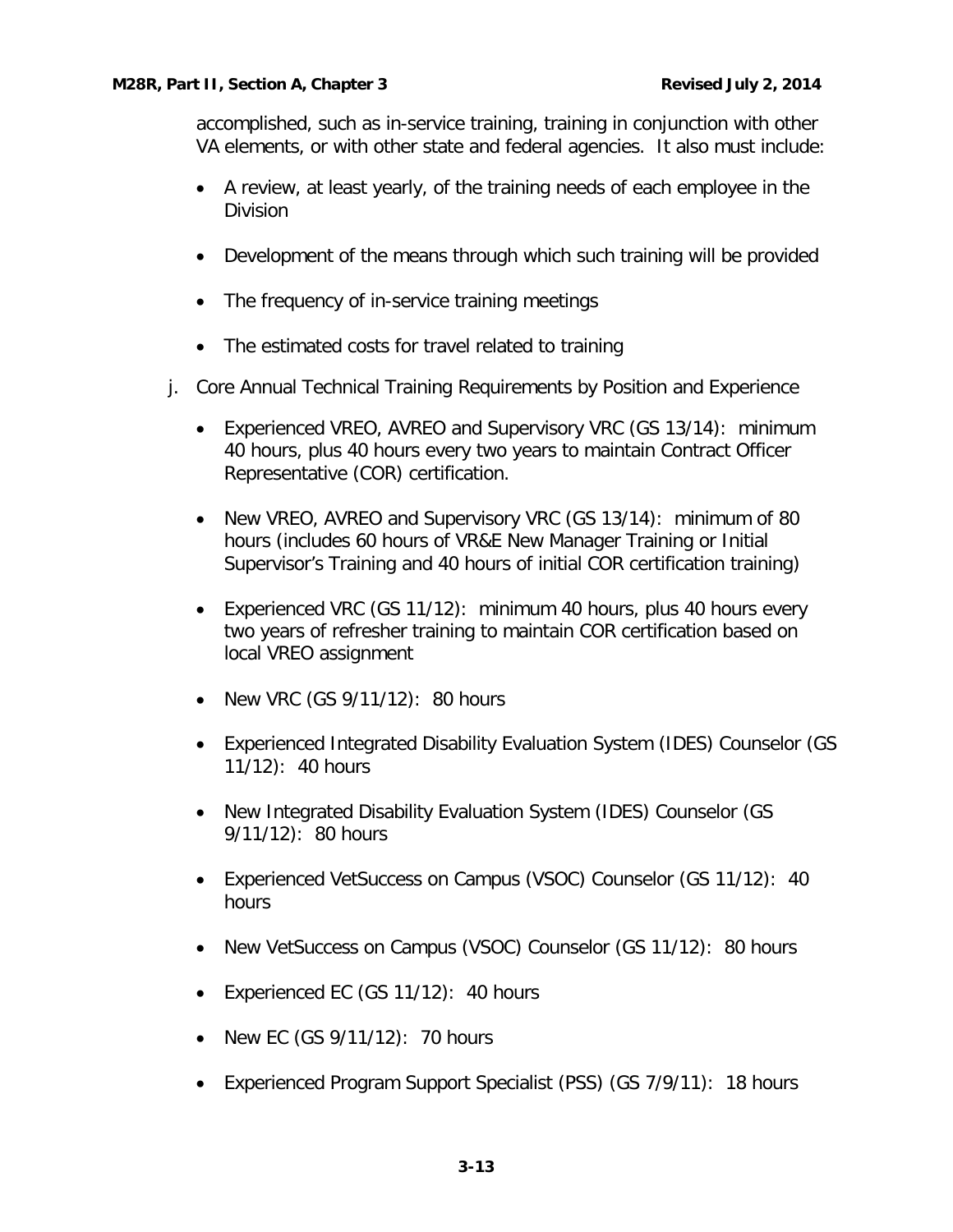• New Program Support Specialist (PSS) (GS 7/9/11): 24 hours

For specific training requirements, see the VR&E Training website at http://vretraining.vba.va.gov/, National Training Curriculum (NTC). Also, see the VBA Learning Catalog at http://hvnc.gdit.com/lc/, Curriculum, and select VR&E.

<span id="page-15-0"></span>k. Prorating Training Hour Requirements

The VR&E Curricular Requirement Proration Tool allows RO Training Managers (TM)/TMS Administrators and VREO/AVREOs to calculate the number of training hours that are needed for the FY based on a hire date for new employees or if a staff member requests an extended leave. Upon entering the dates or the number of months on leave, the tool will then generate the number of prorated training hours needed for the FY based on the number of hours initially required by the NTC for the FY. This userfriendly application requires minimal input from the TM and removes the need for manual calculations. The results are immediate and provide the TM with confidence when tracking progress in these situations. The VR&E Curricular Requirement Proration Tool is available at https://www.ttande.org/vbawidgetsdashboard/content/new \_vre\_proration\_calculator/index.html.

<span id="page-15-1"></span>l. Local Technical Training

VR&E Service provides training that meets some of the VR&E Core Annual Technical Training Requirements through national conferences, satellite broadcasts, online courses, and other media. VR&E Service also expects VREOs to implement local training based on "train-the-trainer" courses, and utilize other VA and community resources to develop and implement local training that addresses performance gaps, changes in legislation, and other training needs.

<span id="page-15-2"></span>m. Developing an Individualized Development Plan (IDP) for Employees

While formal IDPs are optional, employees should be encouraged to develop an IDP. The VREO should assist, when possible, in providing resources for the employees and providing guidance to meet their IDP goals.

<span id="page-15-3"></span>n. Monitoring Training Plans

The VREO monitors the Division training plan, ensuring that identified needs are met. VR&E Service monitors all VR&E Division training plans.